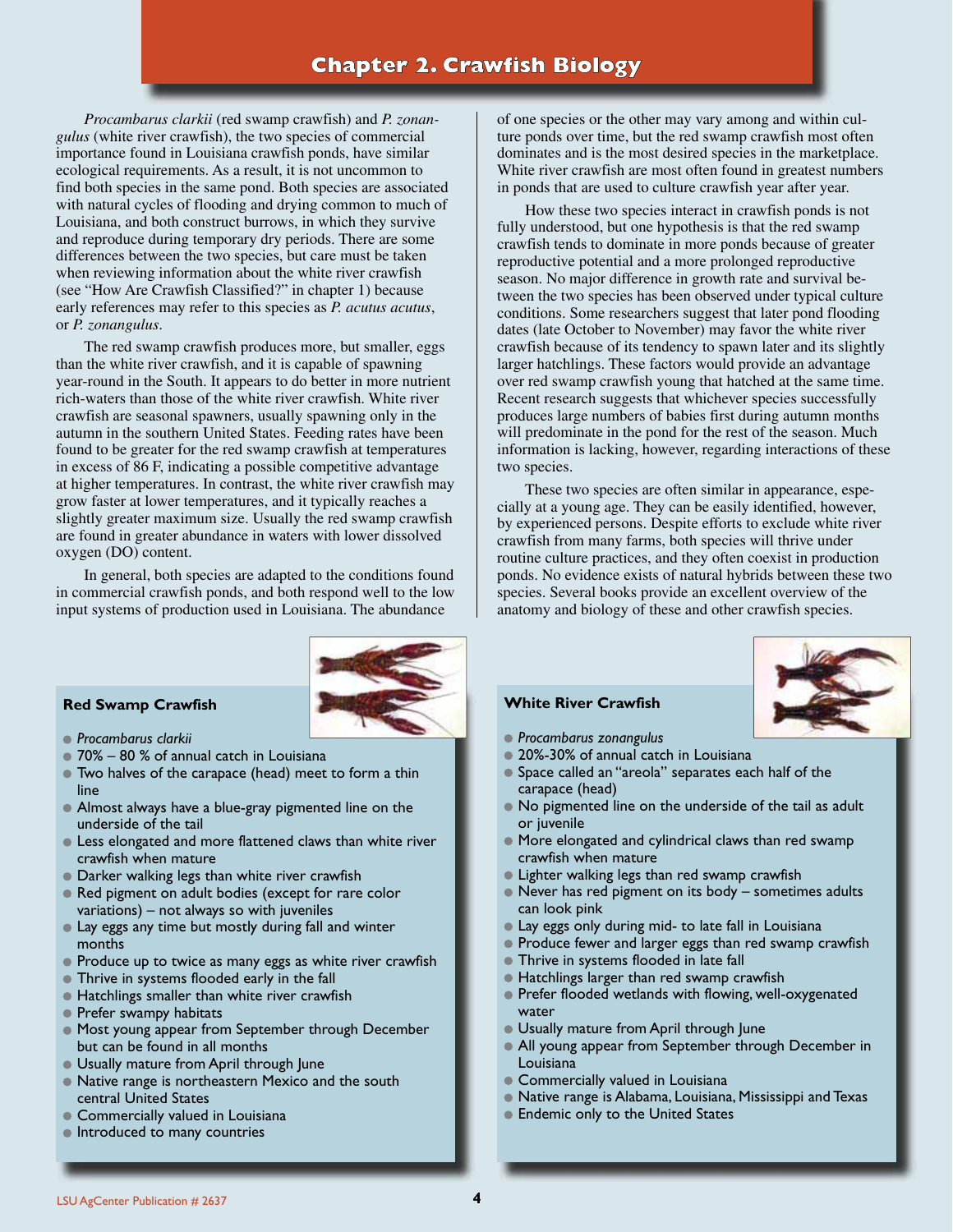

Figure 2.1. A diagram of the crawfish life cycle.

# **Life Cycles**

Based on their distribution in North America, the red swamp and white river crawfish are classified as "temperate" species; that is, they will tolerate cold winter conditions. Both species, however, possess a number of traits that are usually associated with animals that live in warm waters. These species are short-lived (2 years or less), have high juvenile survival and can alternate between reproductively active and inactive forms. Moreover, *P. clarkii* is capable of spawning year-round in the southern United States, and some females can reproduce more than once per year.

These crawfishes have life cycles that are well-adapted to farm production strategies (Figure 2.1). Mature animals mate in open water where sperm is stored in a special receptacle, after which the female retreats to a burrow to eventually spawn. Burrowing activity can occur at any time but is most prevalent in late spring/early summer in Louisiana. Although spawning can take place in open water, the burrow provides protection while the fertilized eggs or young are attached to the underside of their mother's tail (Figure 2.2). Females carrying eggs or hatchlings are highly susceptible to predators, because they cannot use their normal tail-flipping escape response.



Figure 2.2. Crawfish eggs are typically laid and fertilized in the burrow where they become attached to the swimmerets on the underside of the female's tail.



Figure 2.3. Crawfish burrows appear near the waterline in ponds when mature crawfish begin burrowing for reproduction. Burrows may or may not have the typical "chimney" associated with the entrance.

Crawfish of all ages and sizes, whether mature or immature and male or female, will dig or retreat to burrows to survive periods of dewatering. Crawfish ponds are usually drained during the summer months to allow for planting and growth of vegetation. Prior to draining, some mature crawfish burrow near the waterline (Figure 2.3). As the water level drops, additional crawfish burrows appear lower on the levee and are sometimes found on the pond bottom; however, the burrows on the pond floor often contain a high percentage of non-reproductive crawfish, such as males and immature juveniles.

Ovarian (egg) development in mature females is temperature dependent, usually beginning prior to burrowing and reaching completion within the burrow. Developing eggs within the ovary become rounded, increase in size, and change from a light color to dark as they mature (Figure 2.4). At maturity, the large black eggs are shed from between the walking legs, are fertilized externally and are then attached to the swimmerets on the underside of the tail with an adhesive substance called glair. Although crawfish can survive in high humidity within the burrow, some standing water is necessary for successful reproduction. The number of eggs laid varies with female size and condition, but large red swamp or white river crawfish females can have more than 500 eggs.

The hatching period depends on temperature and usually takes about 3 weeks. Hatched crawfish are attached to the female's swimmerets through two molting phases, after which they resemble an adult crawfish and begin to feed. Hatchlings instinctively remain with the female for several weeks after their second molt although they are no longer attached. It is critical that the female and her young leave the burrow within a reasonable time because little food is available in burrows. When conditions force the crawfish to remain in the burrow, increased mortality can occur.

Pond flooding or heavy rainfall is usually necessary to encourage female crawfish to emerge from their burrows. Females emerge with their young (or sometimes with eggs) attached to their tails (Figure 2.5), and advanced hatchlings are quickly separated from their mother as she moves about in the open water. Because reproduction is somewhat synchronized in pond-reared crawfish, ponds are routinely flooded in autumn to coincide with the main period of reproduction. White river crawfish are autumn and winter spawners, but red swamp crawfish reproduction may occur at any time. Peak reproduction of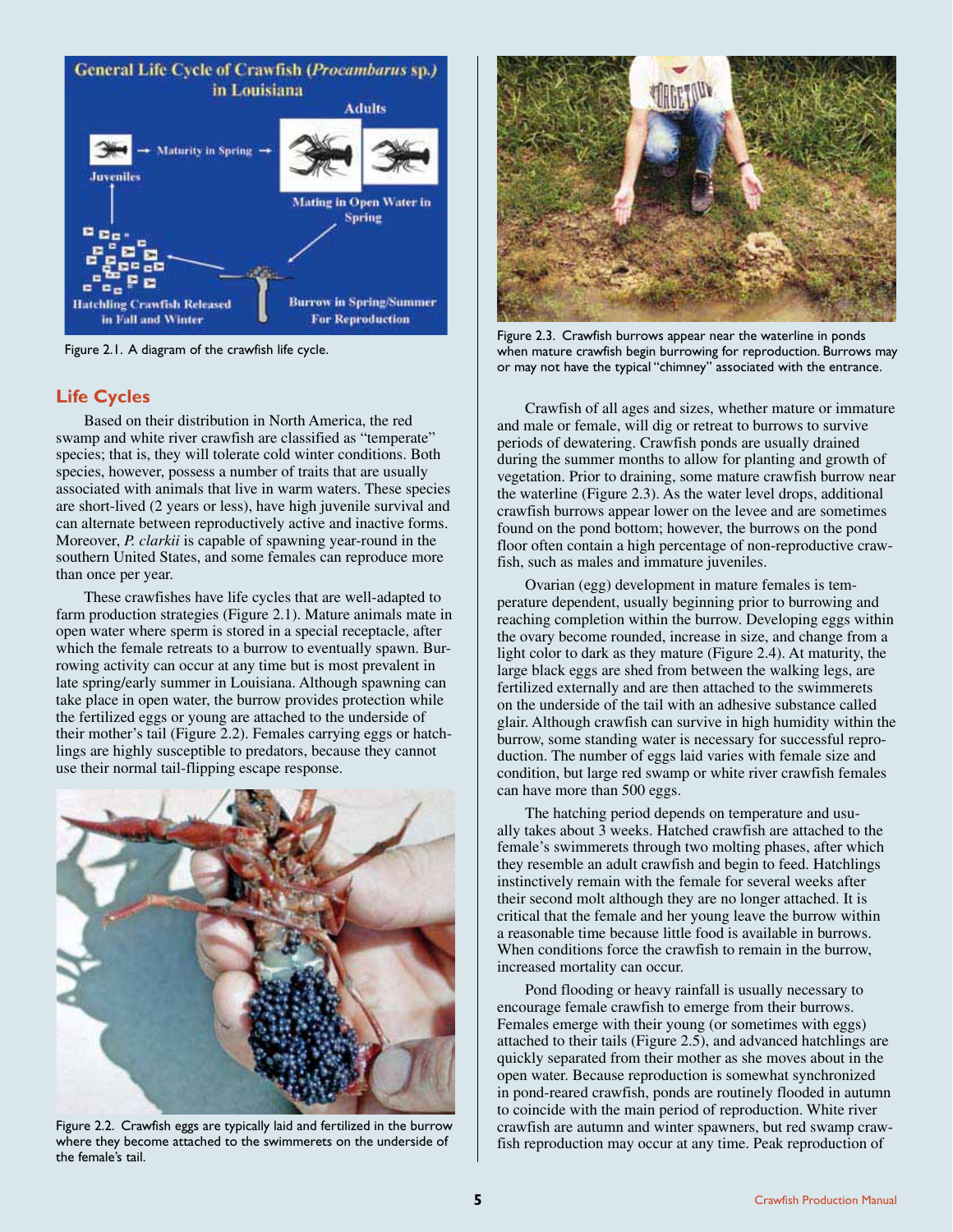





Yellow eggs



Brown eggs



Black eggs

Figure 2.4. Eggs in various stages.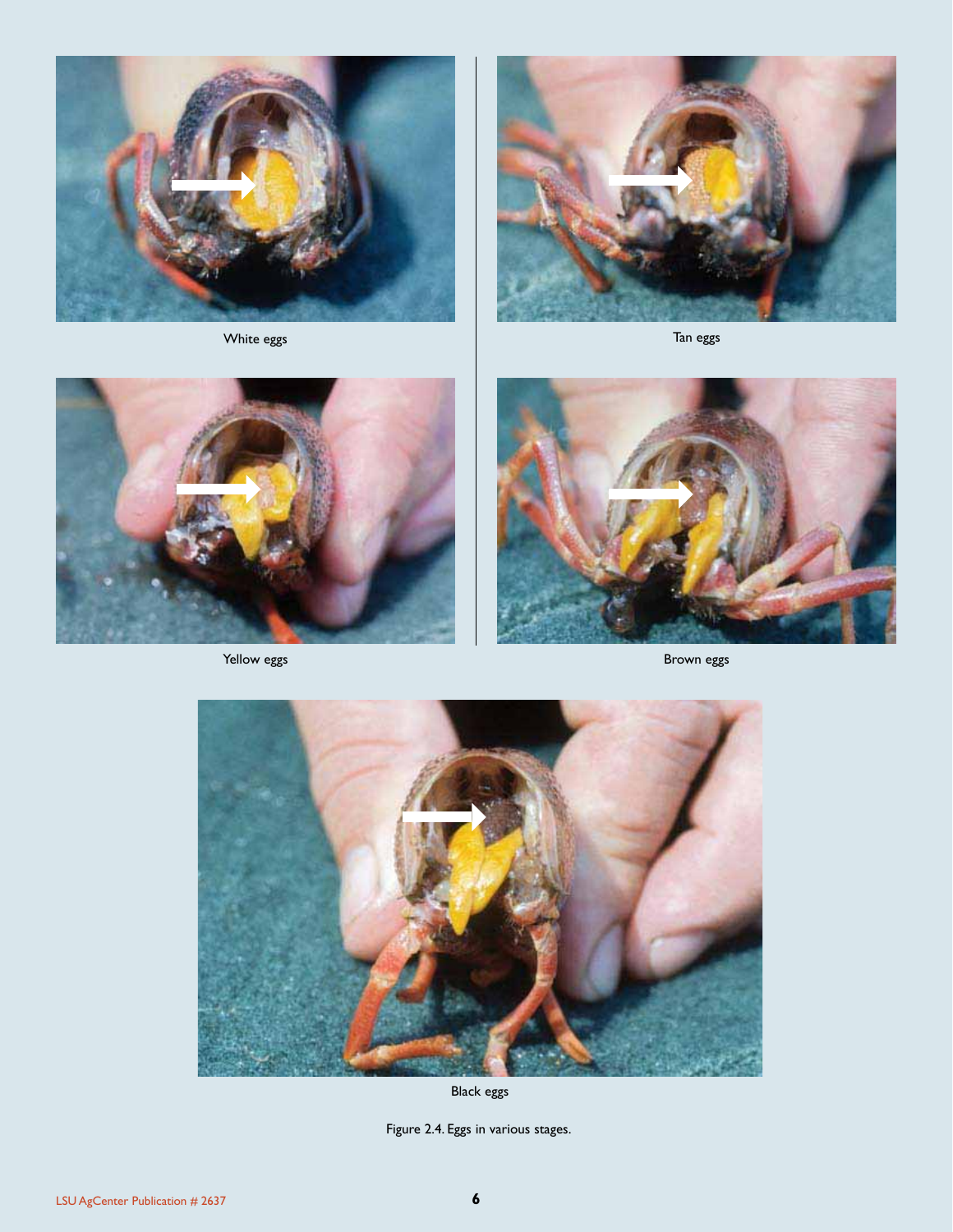

Figure 2.5. Female with hatchlings attached to swimmerets beneath the abdomen.

red swamp crawfish, however, usually occurs in autumn, with minor pulses (or "waves") of hatchlings entering the population later. Extended reproduction and differential growth typically result in a population of mixed sizes in most ponds.

As with all crustaceans, a crawfish must molt or shed its hard exoskeleton to increase in size. Frequent molting and rapid growth occur in production ponds when conditions are suitable. Growth rate is affected by a number of variables, including water temperature, population density, oxygen levels, food quality and quantity, and to a lesser extent by genetic influences. Harvest size is typically reached 3 to 5 months after hatching for fall recruits, but it can be attained in as little as 7 to 9 weeks under optimum conditions.

When males and females molt to a reproductively active stage, growth ceases. Sexually mature individuals exhibit distinct characteristics, including darker coloration, enlarged claws, and hardened sexual structures. Mature males also develop prominent hooks at the base of the third and fourth pair of walking legs. The appearance of mature crawfish in the population usually increases as temperatures rise during late spring. Females will mate (often several times) after molting to a mature form and then begin the process of constructing burrows at the water's edge on levees.

## **Burrow Ecology**

Several studies have provided more detail of crawfish burrows, but, in brief, crawfish cultured in Louisiana dig simple (unbranched), nearly vertical burrows, usually 40 inches or less in depth (Figure 2.6). Burrows serve as refuges from predators and provide moist or humid environments necessary for crawfish to survive through dry periods. Louisiana crawfish have evolved over millions of years to reproduce within the protection of their burrows. Most burrows are built at night and may require several days to complete. Crawfish burrows are usually dug by a single individual, and the burrow diameter is determined by the size of the crawfish. The burrow extends downward into a chamber slightly larger than the diameter of the tunnel.

Water levels in burrows vary with the moisture conditions in the soil. Free water at the bottom of the burrow is more often

associated with "trapped" water than the actual water table of the soil. Walls of the burrow and terminal chambers are extensively worked by the crawfish, possibly to ensure good seals. The terminal chamber normally contains wet slush when water is not present, which serves as a humidifier. The entrance of the completed burrow is eventually closed with a mud plug (Figure 2.7), sometimes having a chimney or stack of the soil removed during excavation. Burrow entrances at the water's edge are often associated with natural cover, such as vegetation or woody debris. Over the course of the summer, weathering and covering by vegetation may make the burrow entrance undetectable.

Burrows usually contain a single female, or sometimes a male and female together, but occasionally they may contain additional crawfish. Successful survival and reproduction within the burrow depends on many factors, such as the severity and length of the dry period, characteristics of the burrow (such



Figure 2.6. An exposed crawfish burrow showing depth and construction.

as depth, soil type and moisture) and health of the animal. Immature crawfish and crawfish forced to burrow by rapidly dropping water levels may construct shallow burrows that will not have sufficient moisture for survival during lengthy dry periods or drought. Soil types with limited clay content or soil with very high clay content that cracks when dry also may limit crawfish survival while in burrows.



Figure 2.7. Active crawfish burrows will eventually become sealed with a mud plug or cap. With time and weather, and covering of vegetation, the burrow entrance may become inconspicuous.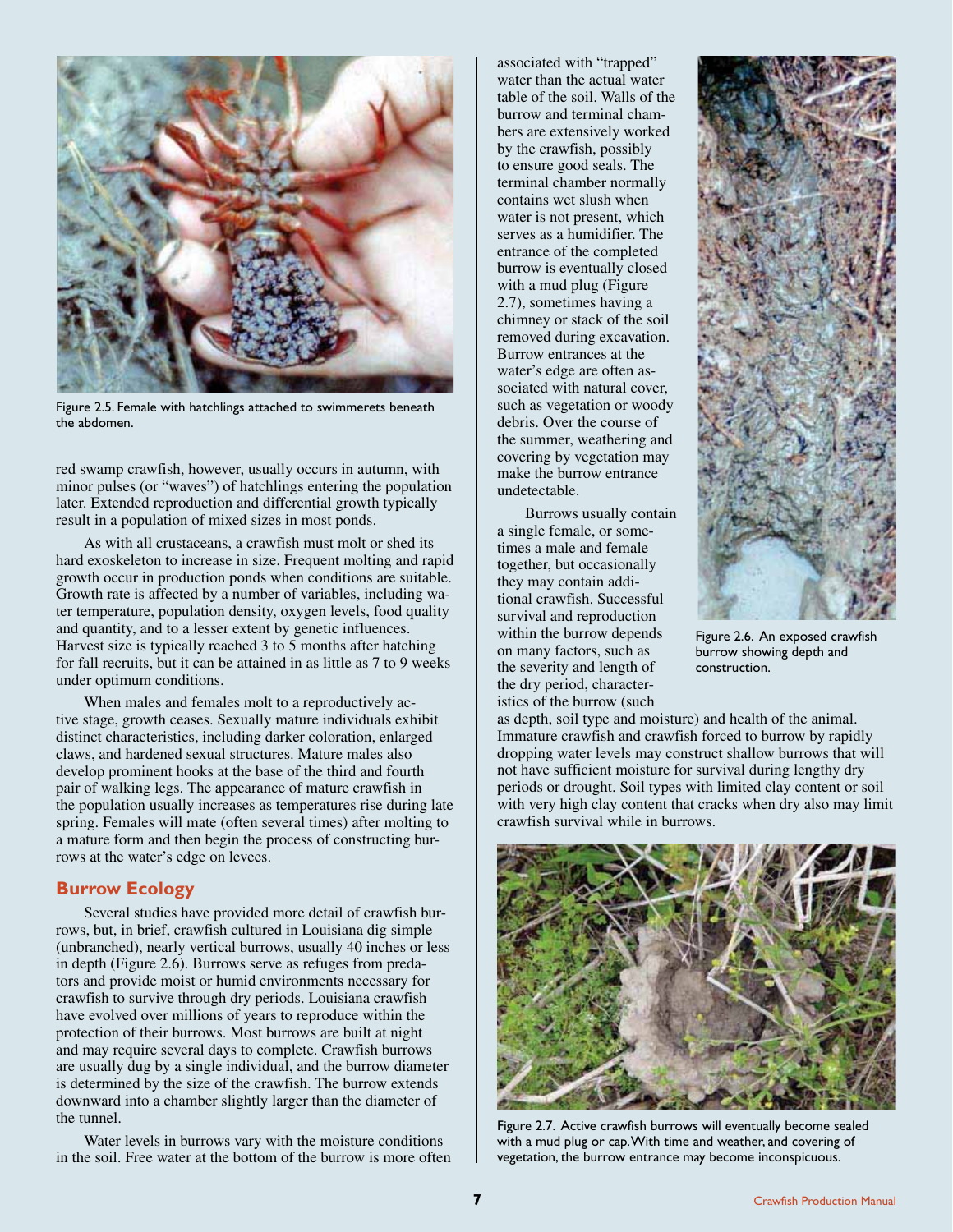Once sealed in, crawfish are confined to the burrow until the hard plug that seals the entrance is sufficiently softened by external moisture from flooding or rainfall. Pond flooding, especially when associated with heavy rainfall, facilitates and encourages the emergence of crawfish from burrows.

#### **Crawfish Population Structure**

The appearance of new hatchlings in a pond is referred to as "recruitment," and these crawfish usually constitute the bulk of the annual harvest, even when significant numbers of holdover juvenile crawfish are present after flooding. Pond crawfish populations usually include (1) holdover adults from the preceding production season or stocking, (2) holdover juveniles from the preceding season and (3) the current young-of-the-year (YOY) recruits.

The number of age classes and numbers within age classes comprise the overall crawfish density. Crawfish density and population structure have a great impact on overall pond yields and size of crawfish at harvest. The highest densities and most complex population structures usually occur where crawfish have been grown in the same location for several consecutive seasons. In new ponds and ponds held out of production for a year or longer, crawfish density is often lower and the number of age classes is fewer. In these situations, crawfish are often larger and more uniform in size; however, overall yields may be considerably lower.



# **Population Dynamics**

Unlike most aquaculture ventures, where known numbers and sizes of juveniles are stocked, crawfish aquaculture in Louisiana relies on natural recruitment (reproduction) from mature animals (either stocked or already present) to populate the pond. Population density depends largely on broodstock survival, successful reproduction and survival of offspring. Density is mainly influenced by environmental conditions over which producers may have little or no control. Additionally, improper management after autumn flood-up, including low oxygen levels, abundance of predators or pesticide exposure can negatively impact crawfish populations and subsequent production even when broodstock survival and reproduction are high.

Because of this lack of influence and control over population levels, population density and structure is probably the most elusive aspect of crawfish production. Extended reproduction periods and the presence of carryover crawfish from



Figure 2.8. Soft, freshly molted crawfish (top) and its cast exoskeleton (bottom).

previous season often result in several size or age groups of crawfish being present in a pond at any given time. These various size/age groups are what make up the population structure.

Although "natural recruitment" in crawfish farming has many advantages, a significant disadvantage is that crawfish producers have little means of accurately controlling or even determining population density and subsequent yield. Available sampling methods are crude and currently include dip net sweeps and use of "test" traps. These methods are highly variable and subject to many sources of bias or error. Producers generally do not have a good assessment of their populations until harvesting is well underway in late spring, after pond temperatures have increased substantially.

# **Molting**

As with all crustaceans, a crawfish must molt or shed its hard external shell ("exoskeleton") to increase in size (Figure 2.8); hence, the growth process involves periodic molting interspersed with inter-molt periods. Approximately 11 molts are necessary for young crawfish to reach maturity. A molt cycle is recognized as having five major stages, but it should be understood that the process is actually continuous. The inter-molt phase is the period in which the exoskeleton is fully formed and hardened. During this phase, crawfish feed actively and increase their tissue and energy reserves. Preparation for molting takes place in the pre-molt stage. This includes the formation of the new, underlying (soft) exoskeleton while a re-absorption of the calcium from the old shell occurs. During the late pre-molt period, crawfish cease feeding and seek shelter or cover.

Molting is usually accomplished in minutes. The brittle exoskeleton splits between the carapace (head) and abdomen (tail) on the back side, and the crawfish usually withdraws by tail flipping. During the "soft" phase that follows, the soft exoskeleton expands to its new, larger dimensions. Hardening (calcification) of the new exoskeleton takes place during the post-molt period, which can be divided into two phases. Initial hardening occurs when calcium stores within the body are transported to the new exoskeleton. Calcium is stored in the body both in soft tissue and for a short period in two hard "stomach stones" or gastroliths (Figure 2.9) located in the head, on each side of the stomach. These stones disappear during the initial hardening period after molting. The second phase of hardening is by absorption of calcium from the water. As crawfish resume feeding, further hardening of the new shell occurs.

Molting is hormonally controlled, occurring more frequently in younger, actively growing animals than in older ones. The